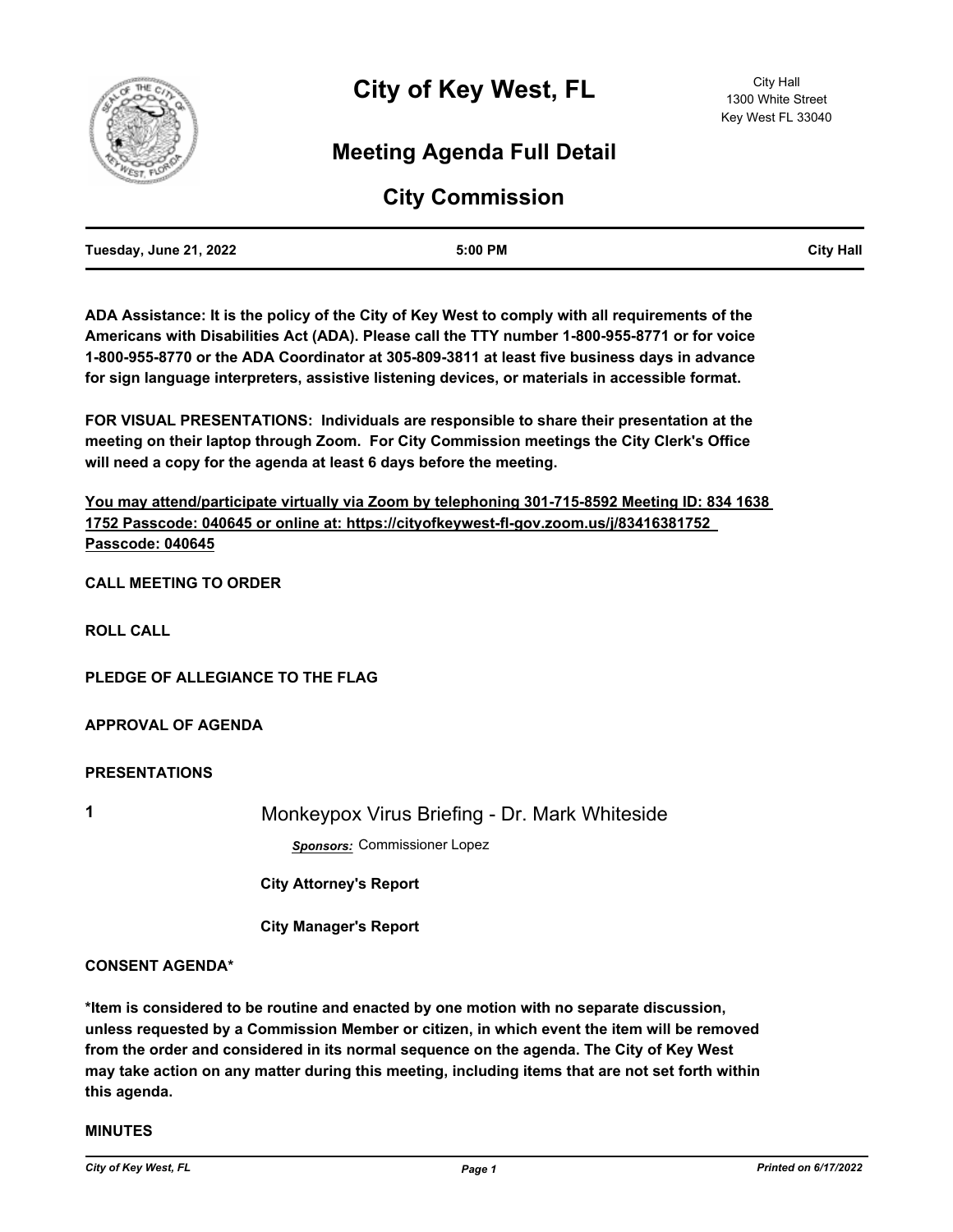**2** June 7, 2022 *Attachments:* [Minutes](http://KeyWest.legistar.com/gateway.aspx?M=F&ID=fa39eac4-454c-4f69-b06c-09de2ffc3764.pdf)

#### **RESOLUTIONS**

**3** \*Authorizing MORO Management, Inc. DBA " Half Shell Raw Bar" to conduct a "50th Anniversary Seafood Festival" at the parking lot on 231 Margaret Street on Saturday, August 27, 2022 from Noon to 10:00 P.M; Pursuant to terms and conditions set forth by the City Manager; Granting a Special Event Permit pursuant to Section 6-86 of the Code of Ordinances from Noon to 10:00 P.M; Authorizing the sale and consumption of alcoholic beverages within the enclosed area.

> *Sponsors:* City Manager McLauchlin Attachments: [Resolution](http://KeyWest.legistar.com/gateway.aspx?M=F&ID=a97141f5-4aac-403a-82c6-c331e202139d.pdf) **[Executive Summary](http://KeyWest.legistar.com/gateway.aspx?M=F&ID=9afed23b-b940-4a4f-9024-21db873bd444.pdf)**

> > [Application & Dept Approvals](http://KeyWest.legistar.com/gateway.aspx?M=F&ID=912d4956-81fe-449c-acd4-9cdcb03357c3.pdf)

**4** \*Authorizing a \$3,000.00 donation from the Law Enforcement Officers Trust Fund (State Forfeiture Funds), pursuant to Florida Statute 932.7055, to Wesley House Family Services.

> *Sponsors:* City Manager McLauchlin Attachments: [Resolution](http://KeyWest.legistar.com/gateway.aspx?M=F&ID=3d42bc17-724a-46b3-b4fd-0bd3db6c7d2c.pdf)

> > **[Executive Summary](http://KeyWest.legistar.com/gateway.aspx?M=F&ID=94cc7b1b-a00b-4bbb-b18d-ee609b27624a.pdf)** [Wesley House Request Letter](http://KeyWest.legistar.com/gateway.aspx?M=F&ID=582be641-edbe-4371-81f6-a8a8461a1447.pdf)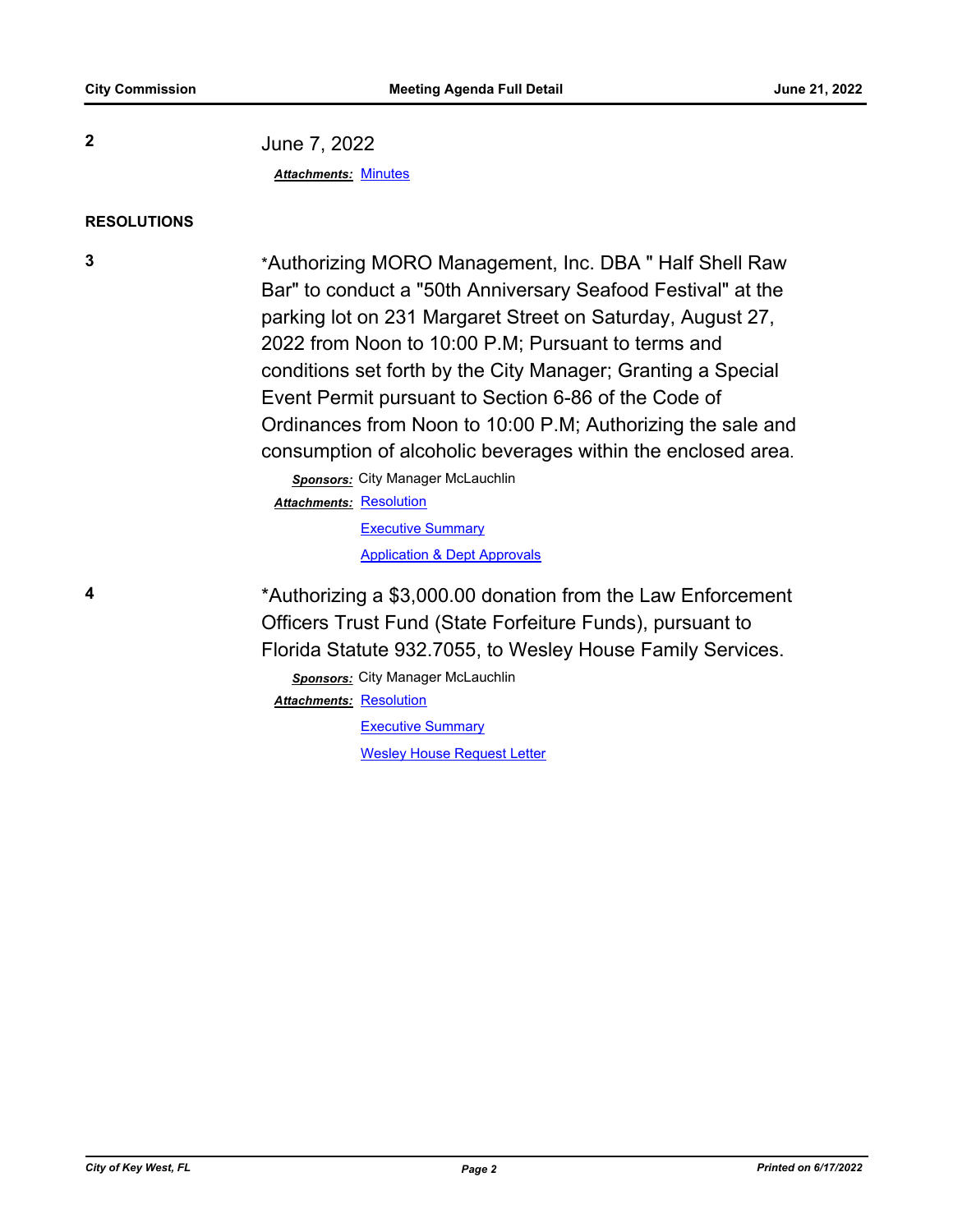**5** \*Authorizing the purchase for the Fire Department of one (1) 2023 Demers MXP170 Ambulance (on a 2024 Ford F-450 gas chassis) from Ten-8 Fire Equipment, Inc., pursuant to government contract (FL Sheriffs' Association/ FL Association ofCounties Contract FSA 20-VEF14.01), pursuance to Section 2-797(3) of the Code of Ordinances in a total amount not to exceed \$245,737.00; Authorizing necessary budget transfers and adjustments.

*Sponsors:* City Manager McLauchlin

Attachments: [Resolution](http://KeyWest.legistar.com/gateway.aspx?M=F&ID=945dc4e1-b759-4ae3-b448-86bef2a8516e.pdf)

[Executive Summary](http://KeyWest.legistar.com/gateway.aspx?M=F&ID=826564a9-2d7a-4259-a19d-06b0a744fe2f.pdf) [Key West Demers Proposal 6-8-22-1](http://KeyWest.legistar.com/gateway.aspx?M=F&ID=0d29bdc9-8192-4888-bfb9-9686e096eb27.pdf) [FSA Cooperative Purchasing Program](http://KeyWest.legistar.com/gateway.aspx?M=F&ID=75675648-ab36-44c5-b4cf-6737ab991a93.pdf) [FSA20-VEF14.01 awarded vendors](http://KeyWest.legistar.com/gateway.aspx?M=F&ID=ae169b21-1a06-4247-86b4-71903e70851b.pdf) [FSA20-14.01 AMBULANCES & OTHER EQUIPMENT](http://KeyWest.legistar.com/gateway.aspx?M=F&ID=81b7d517-3cb8-45cf-8b4e-d0d8937bd2c3.pdf)

**6** \*Awarding the bid of Charley Toppino & Sons, Inc. received in response to the Invitation to Bid (ITB) #22-003 for Southard Street Milling and Resurfacing (Project FM 435497-2-58/II41022102) in a total amount not to exceed \$1,094,457.85; Authorizing any necessary budget adjustments and amendments; Authorizing the City Manager to execute a contract in substantial conformance with the bid documents, upon consent of the City Attorney.

> *Sponsors:* City Manager McLauchlin **Attachments: [Resolution](http://KeyWest.legistar.com/gateway.aspx?M=F&ID=eee0839e-c9b4-4bcc-bc67-1f30d1ecbb11.pdf)**

> > **[Executive Summary](http://KeyWest.legistar.com/gateway.aspx?M=F&ID=9c30a6c5-7035-45b6-a3f0-216d23cc259f.pdf)** [ITB 22-003 Bid Memo](http://KeyWest.legistar.com/gateway.aspx?M=F&ID=9b176ddb-0b2c-4723-a476-766561f8dee0.pdf) [ITB 22-003 Concurrence](http://KeyWest.legistar.com/gateway.aspx?M=F&ID=8398b245-3e62-472b-afa8-7edb74a81d81.pdf) [FDOT Concurrence To Award](http://KeyWest.legistar.com/gateway.aspx?M=F&ID=27f2824c-430a-4afc-9b1b-e5236ecc036b.pdf) [2022-06-07 \(Southard\) Intent to Award](http://KeyWest.legistar.com/gateway.aspx?M=F&ID=f22bcc6d-cac0-49cd-9afb-b719b94779cf.pdf) [ITB\\_22-003\\_Contract \(Large File\)](http://KeyWest.legistar.com/gateway.aspx?M=F&ID=a31e3d1b-4af4-47ab-932c-756f2eb12e5c.pdf) ITB 22-003 Attachments [ITB 22-003 Plans \(Large File\)](http://KeyWest.legistar.com/gateway.aspx?M=F&ID=e85c4816-87cd-457c-a1eb-52294abace9b.pdf) [LAP Agreement-Southard](http://KeyWest.legistar.com/gateway.aspx?M=F&ID=5a7c2690-29e7-4073-9bec-5e93eadd8a7d.pdf)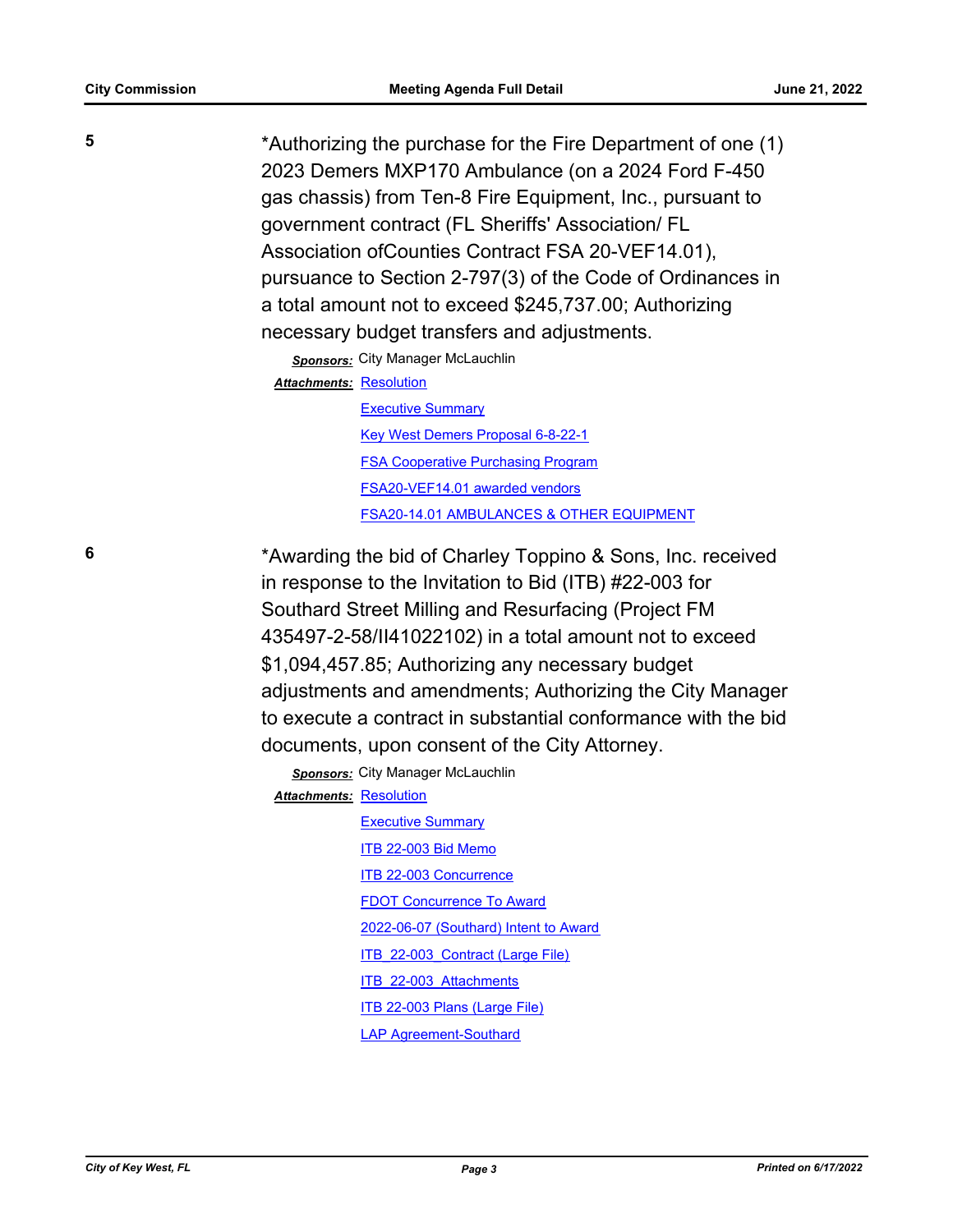**7** \*Approving the attached "Key West Transit Software as a Service Deployment Service Order" for on-demand Transit Software as a Service (SaaS), in an amount not to exceed \$248,880.00 as described in the attached price quote from Via Transportation, Inc. pursuant to Section 2-797(4)(b) exempt contractual services, best interest of the City; Authorizing the City Manager or Designee to execute any necessary documents.

> **Sponsors:** City Manager McLauchlin Attachments: [Resolution](http://KeyWest.legistar.com/gateway.aspx?M=F&ID=f748f647-4089-437d-b852-260c372baad2.pdf) [Executive Summary](http://KeyWest.legistar.com/gateway.aspx?M=F&ID=df2e71aa-c7a8-41f3-a5b4-d51b503e78f5.pdf) **[Agreement](http://KeyWest.legistar.com/gateway.aspx?M=F&ID=b855d53f-6249-4c45-ab08-b082763aef90.pdf)** [Year 1 and 2 Cost Comparison](http://KeyWest.legistar.com/gateway.aspx?M=F&ID=8e27b39f-c3b6-48a6-af6f-2dce1d0fe9dc.pdf)

**8** \*Approving the attached "State of Florida Department of Economic Opportunity Federally Funded Community Development Block Grant Mitigation Program Subrecipient Agreement" (CDBG-MIT) Number IR037 for the Force Main Relocation Project in the amount of \$3,563,054.00; Authorizing the Mayor to execute the Agreement , and to approve and execute any subsequent amendments that may adjust the grant funding allocations to the City of modify the Project scope, upon consent of the City Attorney; Authorizing any necessary budget adjustments or transfers to accept the funding.

> **Sponsors:** City Manager McLauchlin **Attachments: [Resolution](http://KeyWest.legistar.com/gateway.aspx?M=F&ID=66197c09-7258-4392-9d24-043b42cae33e.pdf) [Executive Summary](http://KeyWest.legistar.com/gateway.aspx?M=F&ID=820f0749-8ee9-41c4-8da9-d1e8084f50bb.pdf)** [Agreement](http://KeyWest.legistar.com/gateway.aspx?M=F&ID=3ce2a59c-1aeb-430d-a254-08d09861f52f.pdf) **[Application](http://KeyWest.legistar.com/gateway.aspx?M=F&ID=ed11be82-80f0-4a63-9a4c-4a5c414b1294.pdf)**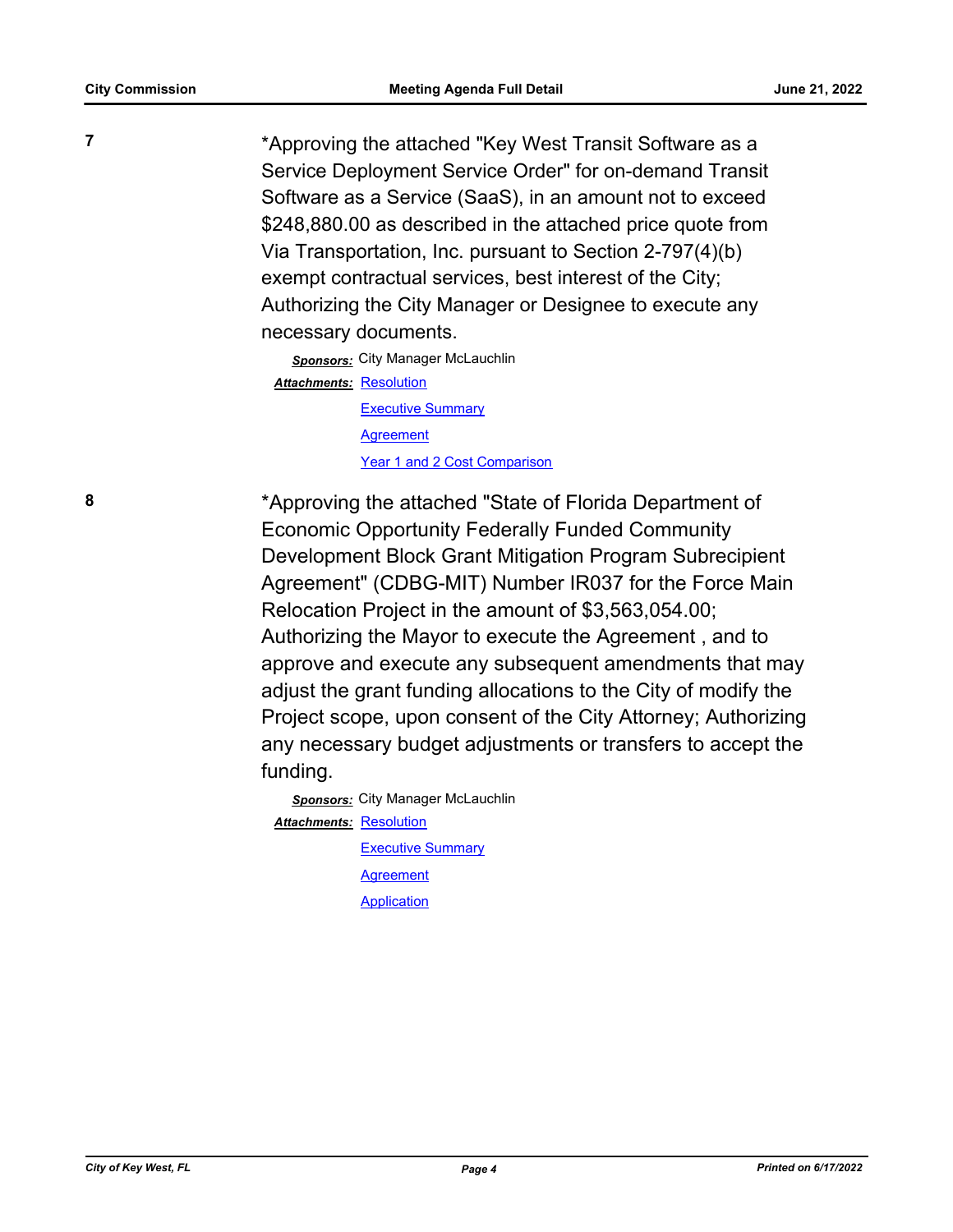**9** \*Approving the attached "State of Florida Department of Economic Opportunity Federally Funded Community Development Block Grant Disaster Recovery Program Subrecipient Agreement" (CDBG-DR) Number IR008 for the Force Main Relocation Project in the amount of \$1,781,450.00; Authorizing the Mayor to execute the Agreement, and to approve and execute any subsequent amendments that may adjust the grant funding allocations to the City of modify the project scope, upon consent of the City Attorney; Authorizing any necessary budget adjustments or transfers to accept the funding.

> *Sponsors:* City Manager McLauchlin Attachments: [Resolution](http://KeyWest.legistar.com/gateway.aspx?M=F&ID=72019929-81f2-4c90-8aa1-f2c31fefd026.pdf) [Executive Summary](http://KeyWest.legistar.com/gateway.aspx?M=F&ID=a680b5b7-ff44-4e69-b4d2-66c786691289.pdf) [Agreement](http://KeyWest.legistar.com/gateway.aspx?M=F&ID=67f215d1-62de-46a2-85ef-69bb2542128a.pdf) **[Application](http://KeyWest.legistar.com/gateway.aspx?M=F&ID=4b70af7f-a168-475f-880a-6ec15648d3f6.pdf)**

**10** \*Approving the attached "State of Florida Department of Economic Opportunity - Federally Funded Community Development Block Grant Mitigation Program Subrecipient Agreement" (CDBG-MIT) Number MT011 for the Duval Street Economic Corridor Resiliency and Revitalization Plan, in a total amount of \$500,000.00 (\$565,310.00 City Match); Authorizing the Mayor to execute the Agreement, and to approve and execute any subsequent amendments that may adjust the grant funding allocations to the City or modify the project scope, upon consent of the City Attorney; Authorizing any necessary budget adjustments or transfers to accept the funding.

> *Sponsors:* City Manager McLauchlin **Attachments: [Resolution](http://KeyWest.legistar.com/gateway.aspx?M=F&ID=d2948560-2569-48e3-a9a0-15733d13df6c.pdf)** [Executive Summary](http://KeyWest.legistar.com/gateway.aspx?M=F&ID=8c193157-f95b-4105-a768-1f660ecefdc2.pdf) [MT011-KeyWest-MIT-Agreement](http://KeyWest.legistar.com/gateway.aspx?M=F&ID=f8287c2a-7020-4ade-89d1-1df010bf47ee.pdf) [Grant Application](http://KeyWest.legistar.com/gateway.aspx?M=F&ID=4a46cbc0-8163-43ad-90d0-14521c4f7b20.pdf)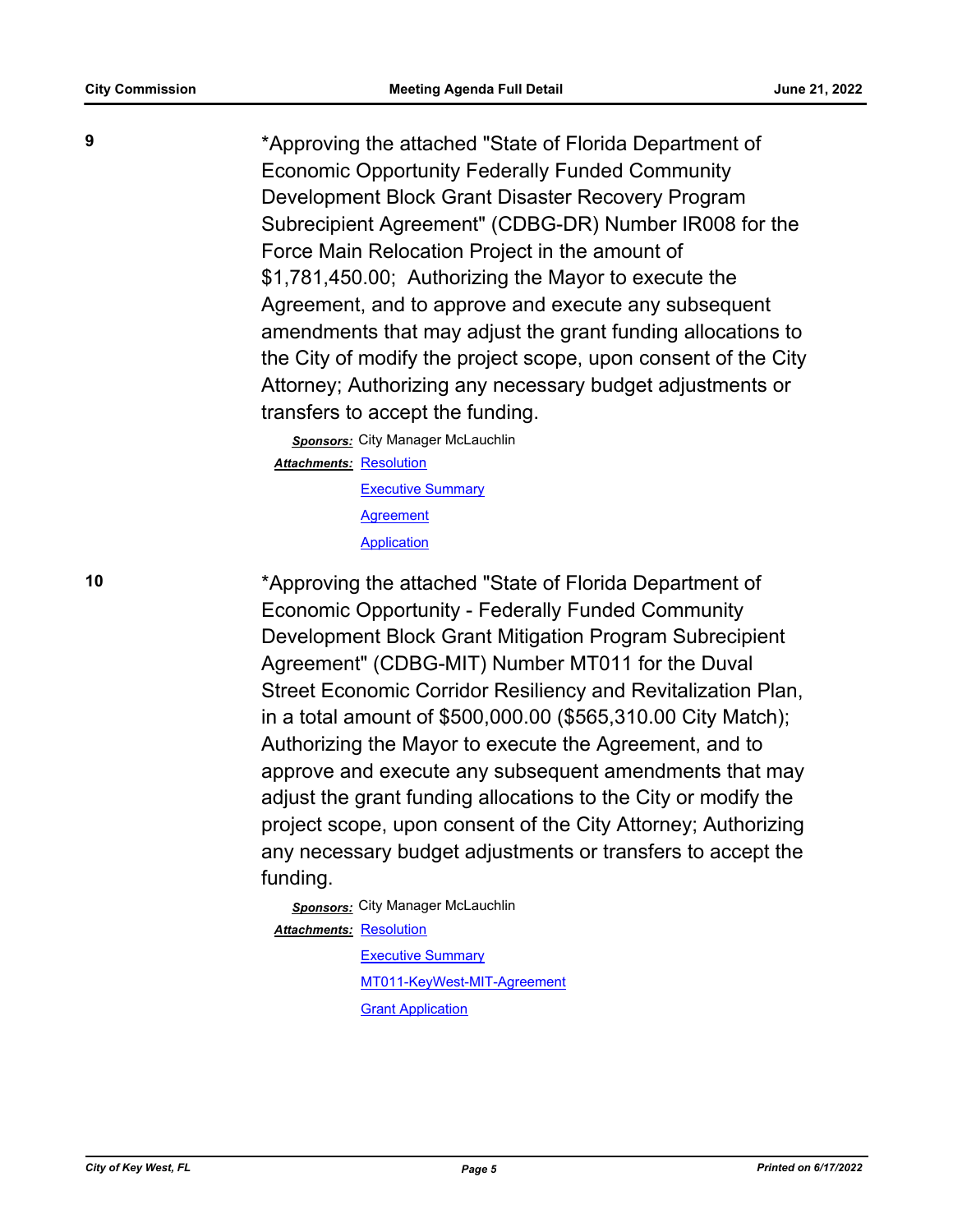| 11 | *Ratifying an emergency procurement dated June 9, 2022<br>and approved as provided for under Section 2-797(2) of the<br>Code of Ordinances, authorizing a Purchase Order in an<br>amount not to exceed \$150,000.00 for Customs and Border<br>Protection (CPB) to refurbish the Key West Police<br>Department's 27-foot safeboat; Authorizing any necessary<br>budget transfers. |
|----|----------------------------------------------------------------------------------------------------------------------------------------------------------------------------------------------------------------------------------------------------------------------------------------------------------------------------------------------------------------------------------|
|    | <b>Sponsors:</b> City Manager McLauchlin                                                                                                                                                                                                                                                                                                                                         |
|    | <b>Attachments: Resolution</b>                                                                                                                                                                                                                                                                                                                                                   |
|    | <b>Executive Summary</b>                                                                                                                                                                                                                                                                                                                                                         |
|    | <b>Emergency Declaration</b>                                                                                                                                                                                                                                                                                                                                                     |
|    | Quote                                                                                                                                                                                                                                                                                                                                                                            |
|    | Resolution 21-192                                                                                                                                                                                                                                                                                                                                                                |
|    | <b>Original Award Package</b>                                                                                                                                                                                                                                                                                                                                                    |
| 12 | *Approving the attached three-year (2022-2024) "Agreement"<br>with Key West Tourist Development Association, Inc. for<br>certain Fantasy Fest events and activities in the City of Key<br>West; Authorizing the City Manager to execute the<br>Agreement upon consent of the City Attorney.                                                                                      |

*Sponsors:* City Manager McLauchlin **Attachments: [Resolution](http://KeyWest.legistar.com/gateway.aspx?M=F&ID=8744d75c-61ba-48ad-9989-b674d63206bb.docx)** [Proposed Agreement](http://KeyWest.legistar.com/gateway.aspx?M=F&ID=eebebdd2-2c91-4ce9-8d65-a09e280834f1.pdf) [Res 16-128](http://KeyWest.legistar.com/gateway.aspx?M=F&ID=596f5e58-ff17-4a77-a524-27c057c8b59d.pdf)

*Legislative History* 

6/7/22 City Commission Postponed

**ORDINANCES - FIRST READING**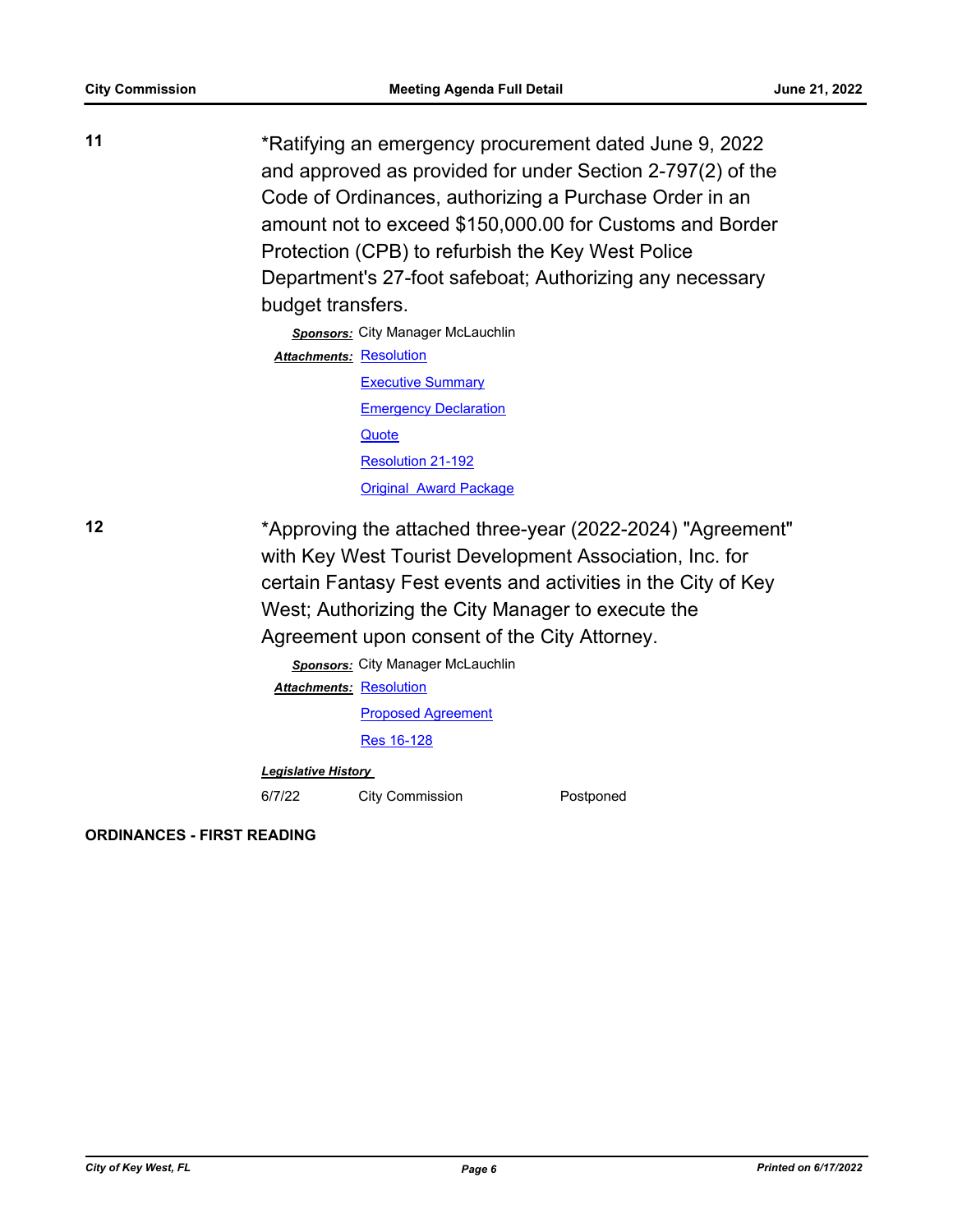**13** An Ordinance of the City of Key West, Florida, amending Chapter 18 of the Code of Ordinances, entitled "Businesses" by creating Article XIV entitled "Residential Tenancies"; By creating Article 1 entitled "Notice"; By creating Section 18-710 entitled "Written Notice Required"; By creating Section 18-711 entitled "Penalties"; Providing for severability; Providing for repeal of inconsistent provisions.

> *Sponsors:* Mayor Johnston, Commissioner Hoover, Commissioner Lopez, Vice Mayor Kaufman, Commissioner Davila, Commissioner Wardlow and Commissioner Weekley

Attachments: [Ordinance](http://KeyWest.legistar.com/gateway.aspx?M=F&ID=031828b8-f6ba-414b-abd8-f6ac89917324.pdf)

[Executive Summary](http://KeyWest.legistar.com/gateway.aspx?M=F&ID=73574af9-d07d-4949-9e7a-b58ddb5a6388.pdf)

#### **ORDINANCES - SECOND READING (Public Hearing)**

14 **14** An Ordinance of the City of Key West, Florida, amending Chapter 122 of the Land Development Regulations, Article IV "Districts", Subdivision III. - Single Family Residential District, Section 122-233. - Special Criteria Applicable to Accessory Units, and Section 122-232. - Accessory Units, to further incentivize construction of accessory units and to correct an error in Section 122-232; Providing for severability; Providing for repeal of inconsistent provisions; Providing for an effective date.

*Sponsors:* Commissioner Hoover

| Attachments: Ordinance |                                                      |
|------------------------|------------------------------------------------------|
|                        | <b>Executive Summary</b>                             |
|                        | PB Res 2022-015 LDR Accessory Units                  |
|                        | <b>Staff Report</b>                                  |
|                        | <b>Planning Board Resolution Draft</b>               |
|                        | 2021 Affordable Housing Income Limits and Rates      |
|                        | 2021 Workforce Housing Income, Rent and Sales Limits |

#### *Legislative History*

| 3/17/22 | <b>Planning Board</b>  | Approved                 |
|---------|------------------------|--------------------------|
| 5/18/22 | <b>City Commission</b> | Passed to Second Reading |

#### **DISCUSSION**

**15** Legislative Priorities